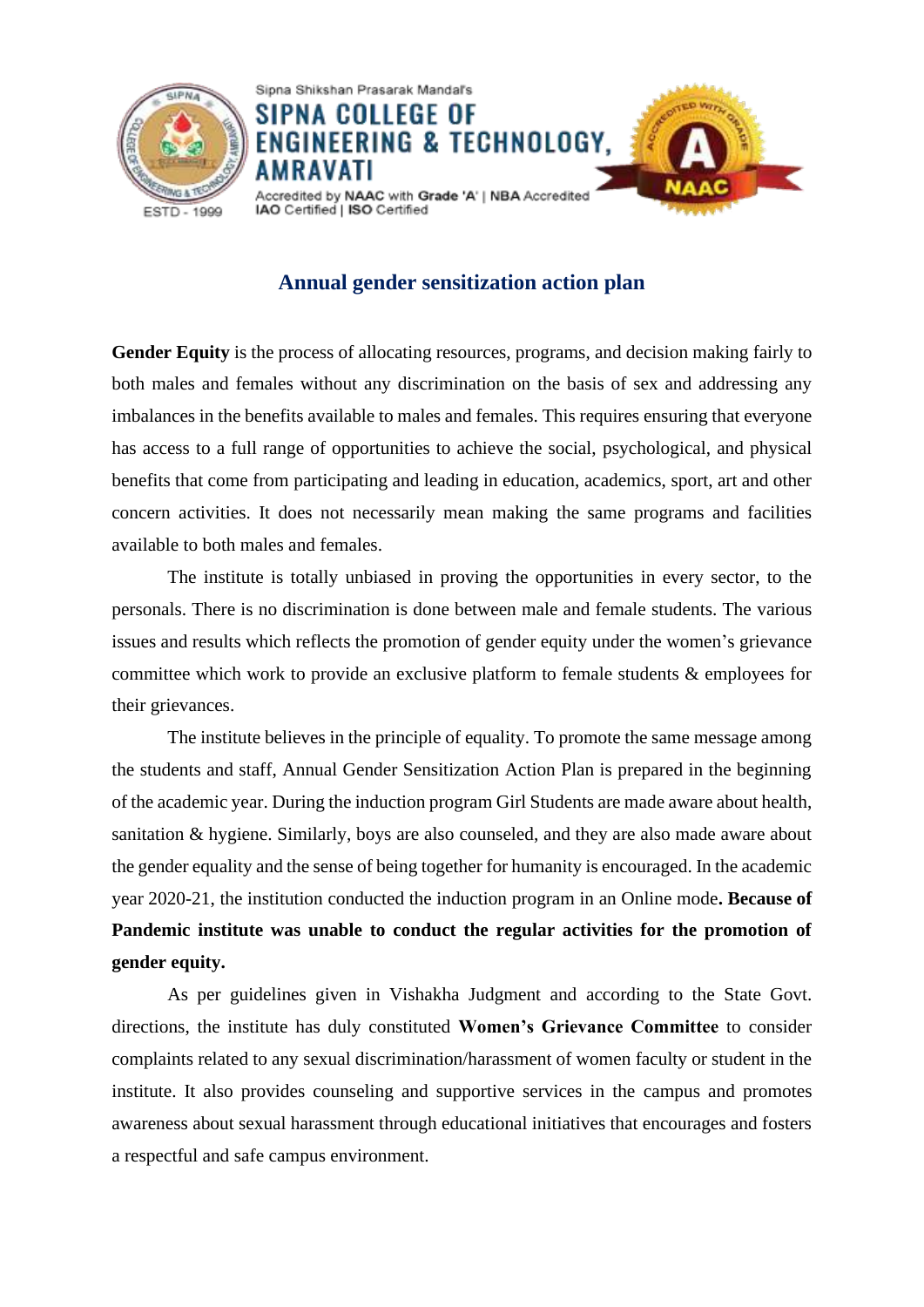The aim of WGC of the college is to provide an exclusive platform to women employees  $\&$  girl students to put their grievances either in person or in writing.

The main objectives of this committee are:

- Responsible for maintaining discipline among the female students.
- To establish dignity, self-esteem & respect for women without any gender bias in the system.
- To bring about the advancement, development & empowerment of women. This committee will be widely disseminated so as to encourage active participation of all stakeholders.

Under this banner, every year this committee organizes a program 'CHETANA' for all girl students & women employee of this institute**. In 2020-21 because of Pandemic institute was unable to conduct the regular activities for the promotion of gender equity** Following Programs are conducted by the institute for promotion of gender equity in last three years.

- 1. One Day Workshop on "Self Defence"
- 2. Expert Talk on "Positive Attitude & its Effect" and "Womens' Health"
- 3. Expert Talk on "Diet & Health Issues of Female Students"
- 4. Blood Group & Hemoglobin Check-Up Camp
- 5. "Philosophy of Youngsters" by Dr. Mohana Kulkarni
- 6. A Program on "Benefits of Meditation"
- 7. Guest Lecture on "Women Empowerment & Their Contribution in Development of Nation"
- 8. An Awareness Program on "PUSH A New Act"
- 9. Rubella Vaccination Camp for Girls
- 10. Samvaad-Dialogue (Health & Well-being of working women)
- 11. Awareness Rally for " Beti Bachao, Beti Padhao"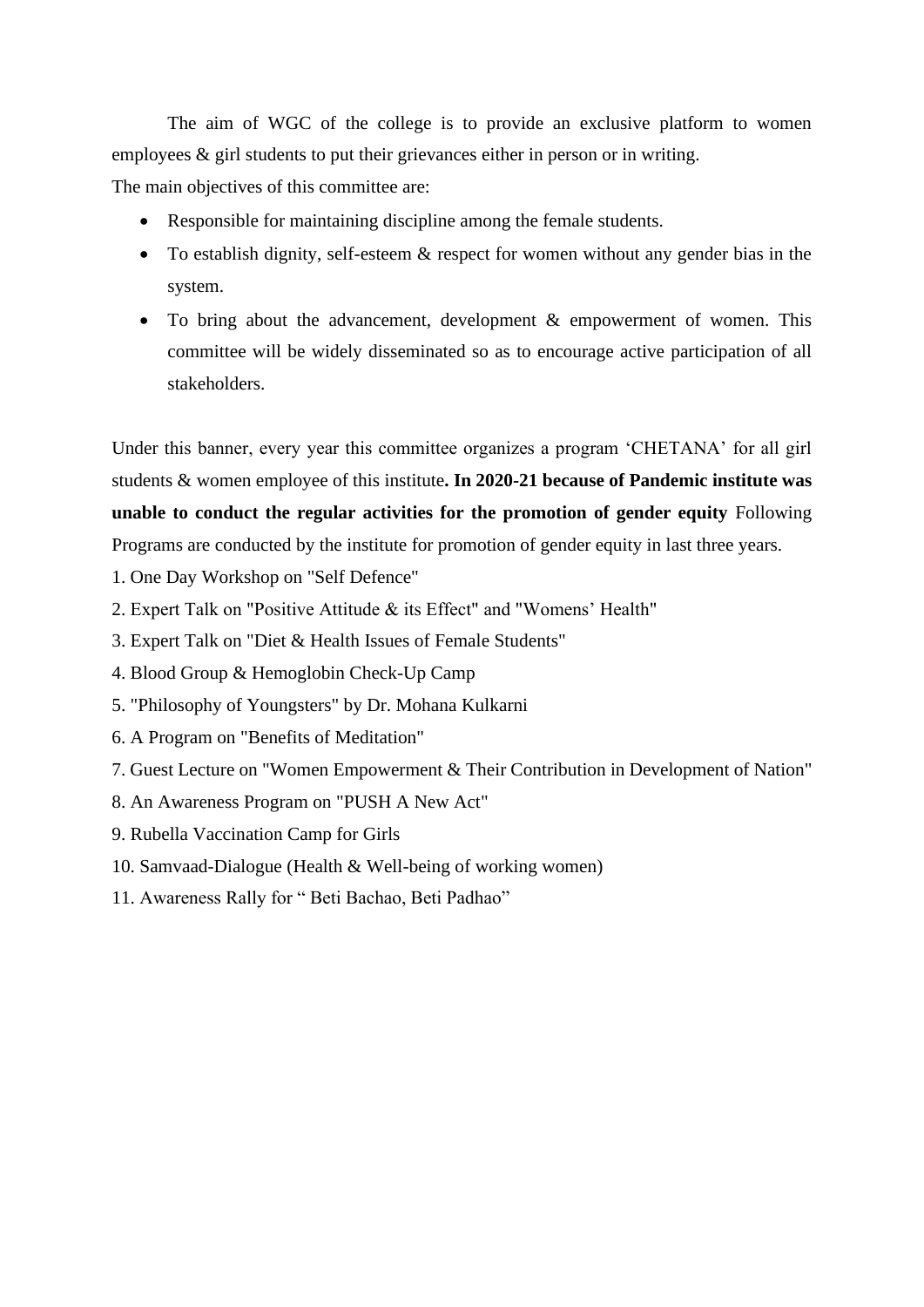**Glimpse of Gender Equity Promotion Programs is shown below:** 



**One Day Workshop on "Self Defence"**



**Expert Talk on "Positive Attitude & its Effect" and "Women's' Health"**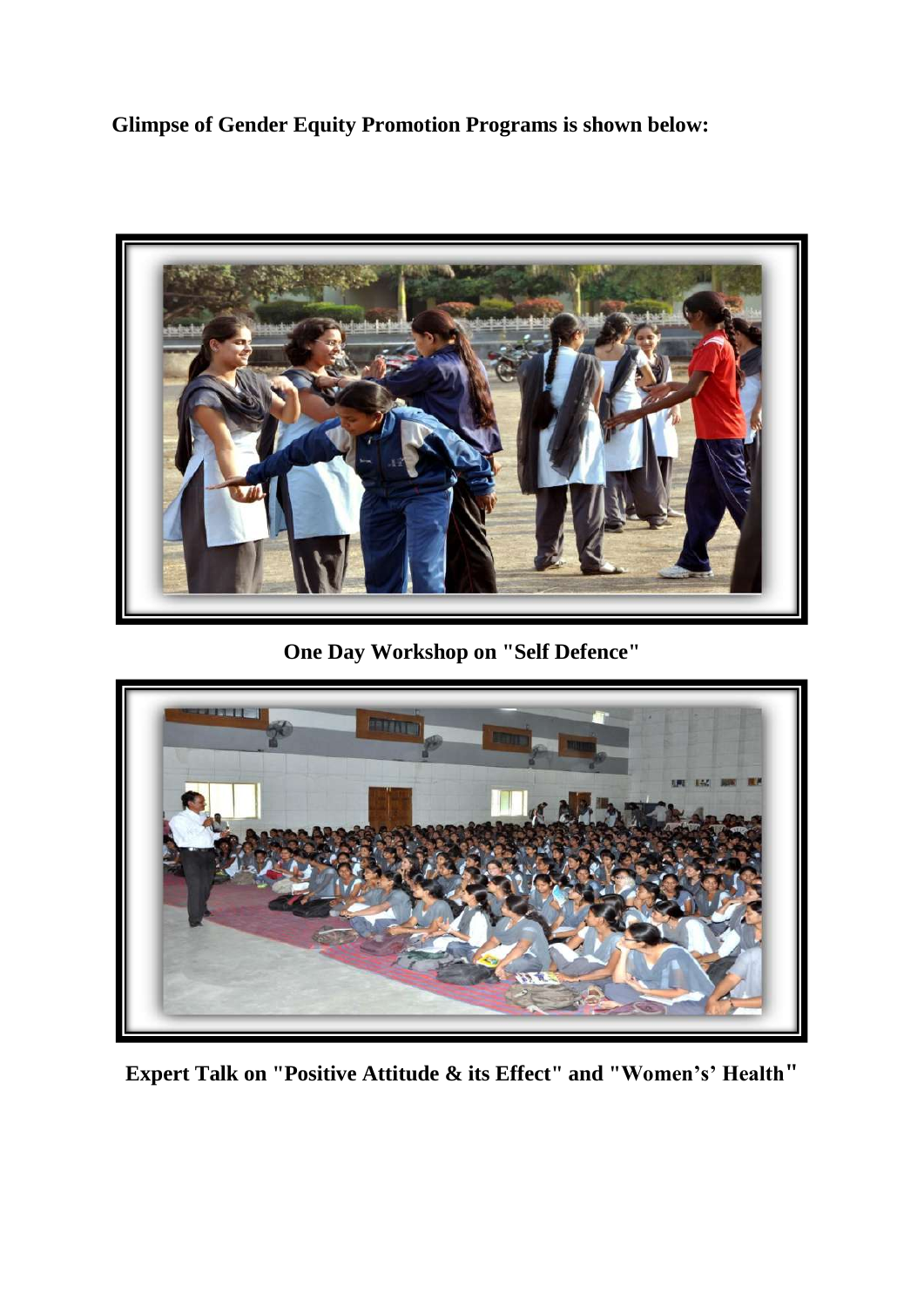

**Expert Talk on "Diet & Health Issues of Female Students"**



**Blood Group & Hemoglobin Check-Up Camp**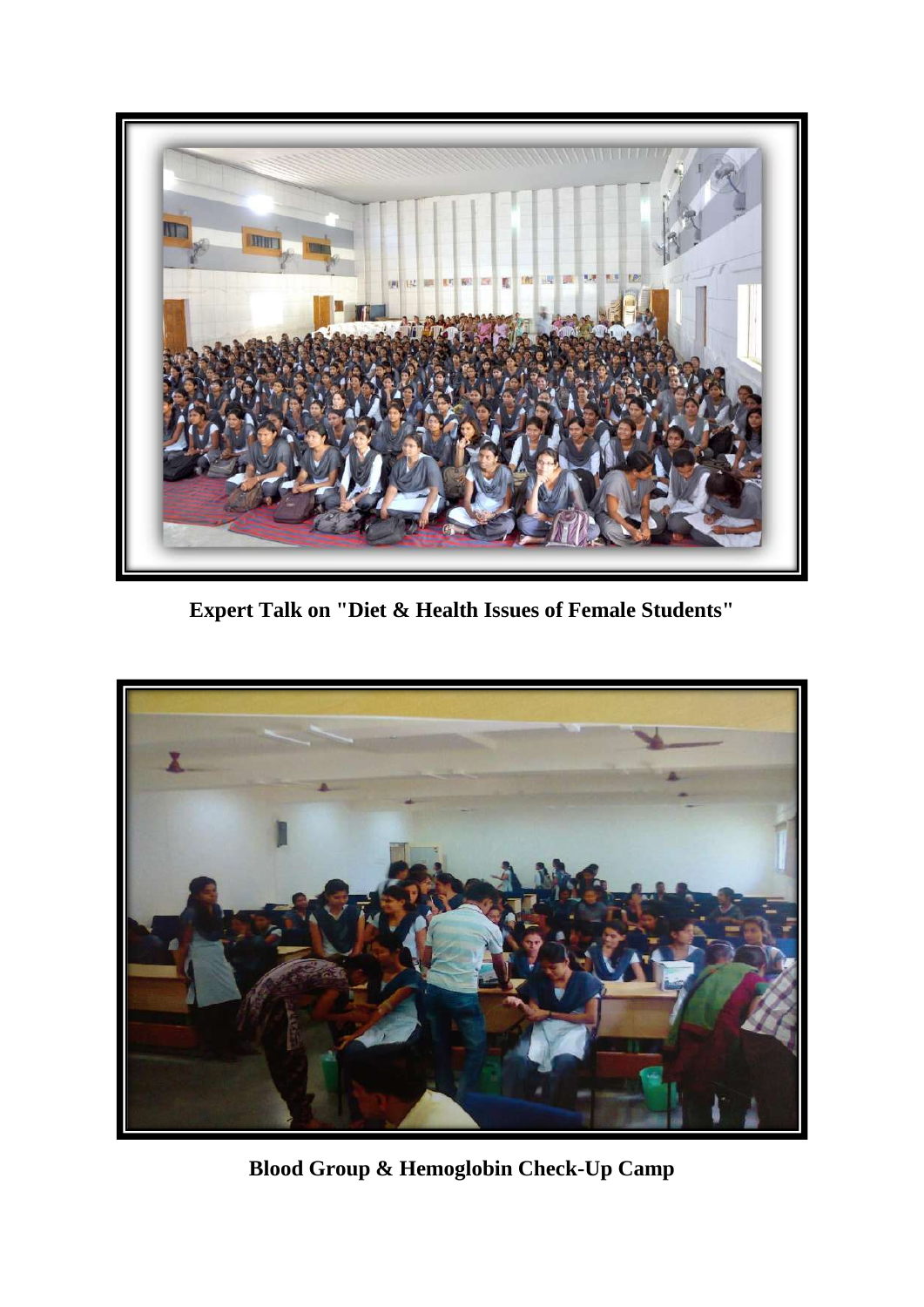

**Expert Talk on "Positive Attitude & its Effect" and "Womens' Diet & Health"**



**"Philosophy of Youngsters" by Dr. Mohana Kulkarni**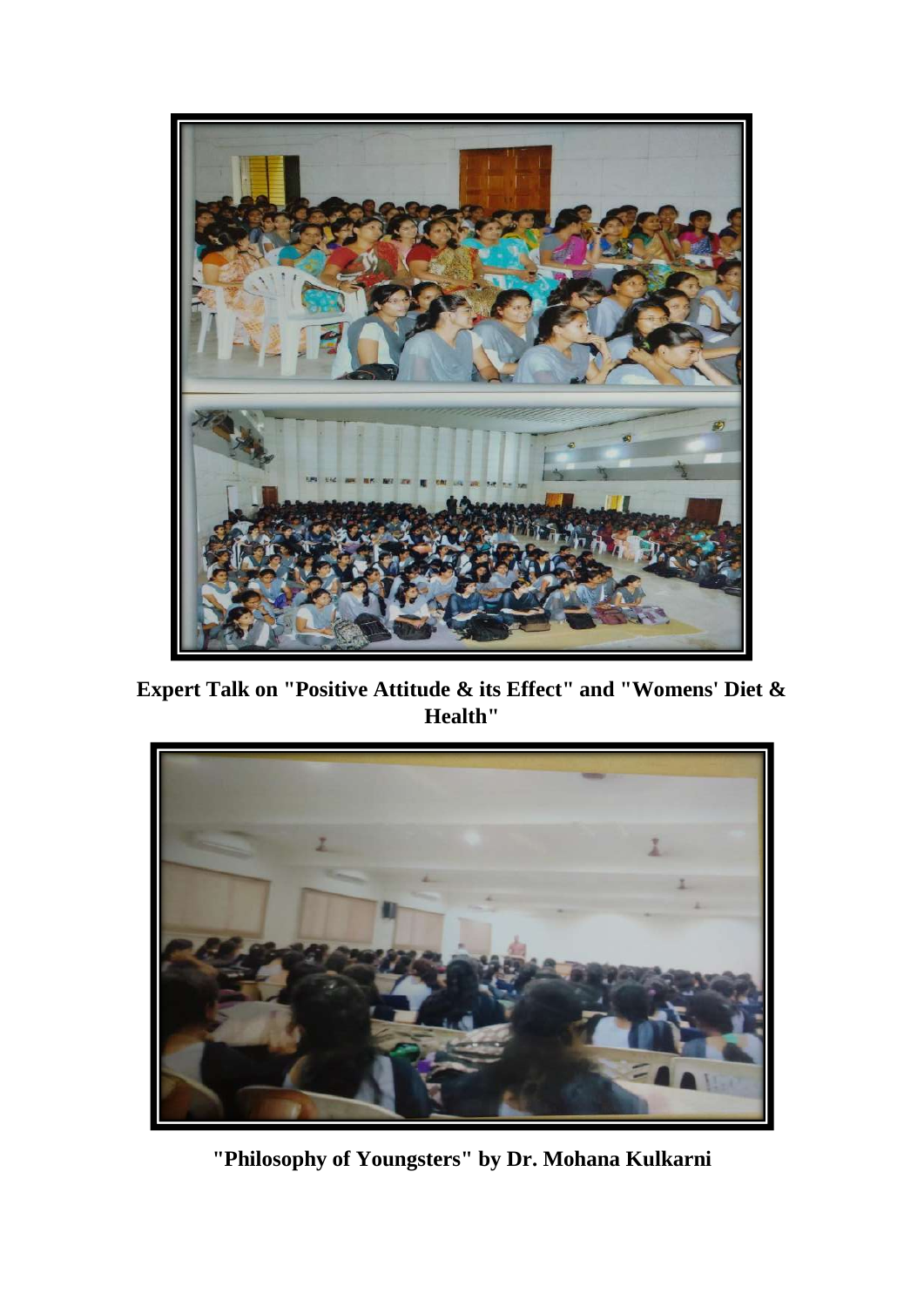

**A Program on "Benefits of Meditation"**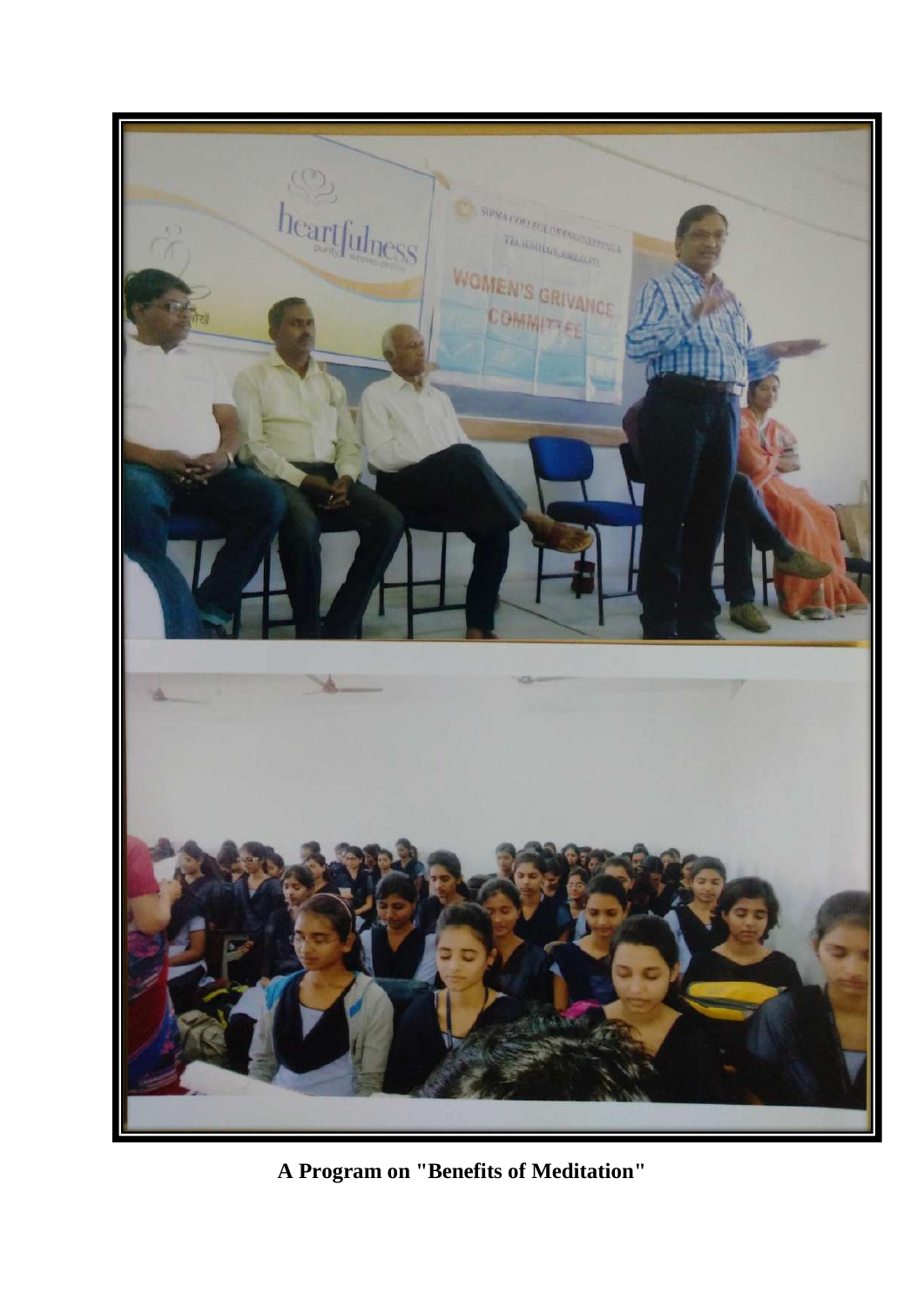



**Guest Lecture on "Women Empowerment & Their Contribution in Development of Nation"**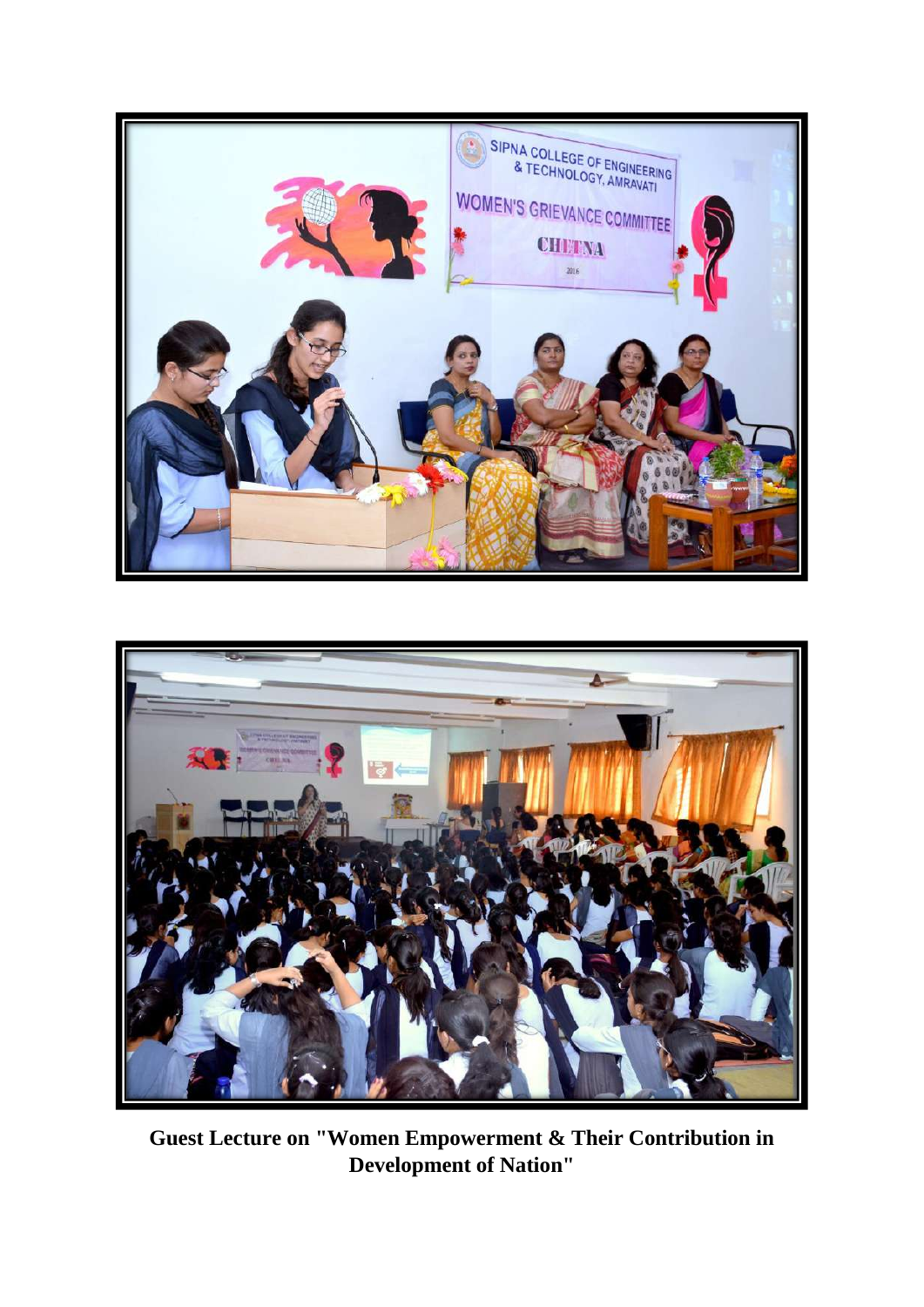



**An Awareness Program on "PUSH A New Act"**